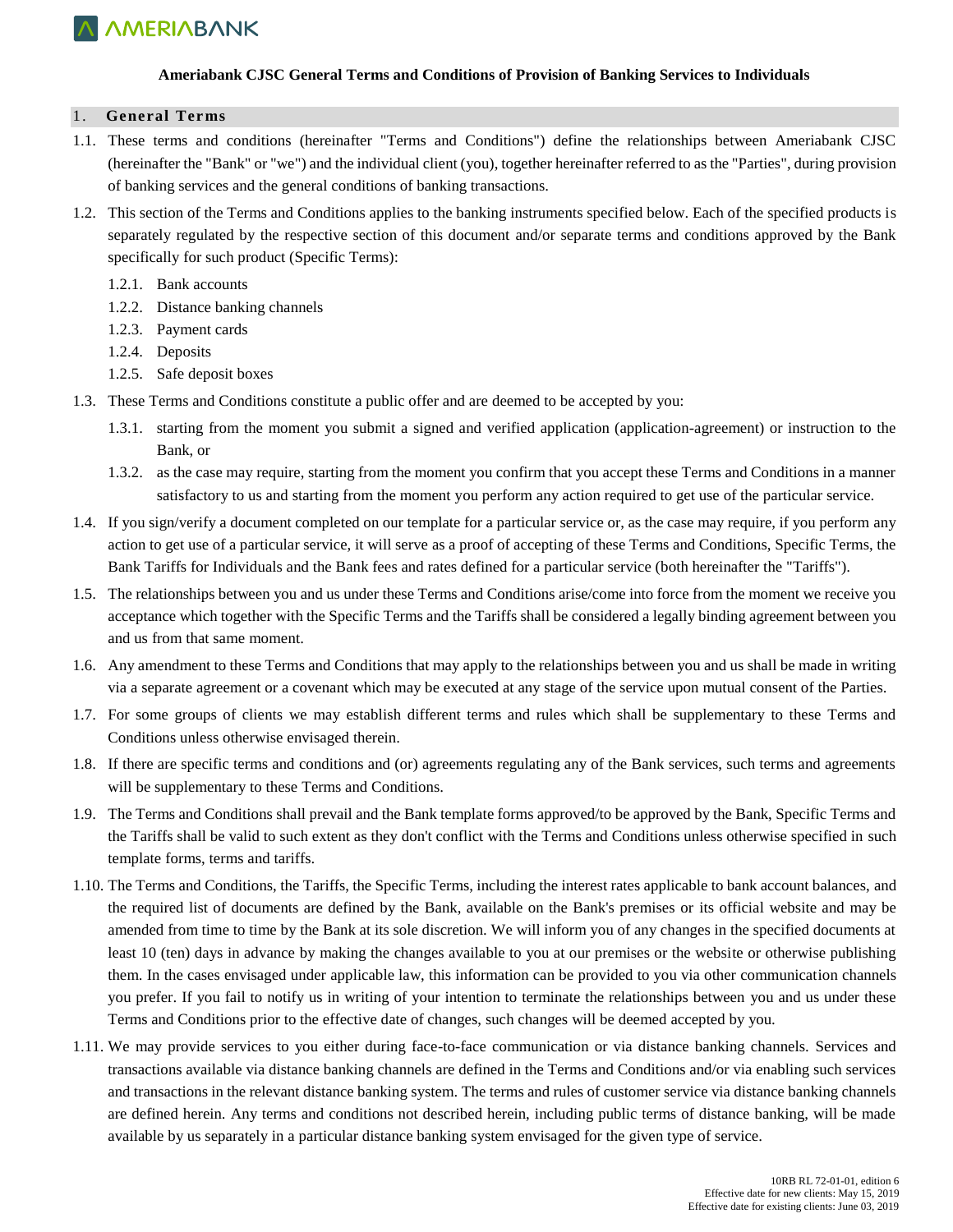- 1.12. You may get banking services at our branches and via a Contact Center during the operational day which we determine at our sole discretion. The information on operational days and hours of each branch and the Contact Center is available on our official website. Whenever met in these Terms and Conditions, operational days shall be considered those days and hours when the Bank branches and the Contact Center are available for customer service. A business day shall be a weekday from 9:00 a.m. to 6:00 p.m.
- 1.13. You can use your account in person or authorize others to execute transactions through your account. In either case you should approve the signature card for your representative/s in accordance with the Bank's internal regulations. Specimen signatures for client profiles opened online are approved during the first visit to the Bank.
- 1.14. In consideration for the services provided by the Bank, you shall pay respective fees to the Bank and ensure the minimum required balance on your account as prescribed under the Tariffs.
- 1.15. All fees shall be charged in Armenian drams (hereinafter AMD). Exception may be made if you are a non-resident in which case you may pay the fees in foreign currency as well in cases set out by the Republic of Armenia laws and regulations. Fees expressed as percentage of foreign currency amounts shall be charged in AMD based on the Bank's buy exchange rate. Debit and credit of AMD-denominated payments shall be subject to the average exchange rate prevailing on the FX markets and declared by the Central Bank of Armenia as of that date.
- 1.16. If you have no sufficient funds available on your AMD account, the Bank may convert the whole or part of the commission fee amount from your foreign currency accounts based on the Bank's buy exchange rate as of that date.
- 1.17. Subject to the requirements of Armenian legislation, we have the right to share information about you, your accounts and your credit liabilities, upon request or at our own initiative, with other banks, credit organizations, credit bureaus and Deposit Guarantee Fund without giving prior notice to you.
- 1.18. Subject to the requirements of Armenian legislation, we have the right to provide to the tax authorities information on opening and closing bank accounts for tax payers registered with tax authorities without giving prior notice to you.
- 1.19. We may provide information about you to foreign competent authorities subject to the laws and regulations of the relevant jurisdiction if you fall under that country's jurisdiction.
- 1.20. The provisions contained in this clause and its subclauses refer only to US persons defined as such under the United States Foreign Account Tax Compliance Act, hereinafter FATCA.
	- 1.20.1. We have the right to disclose and report to the US Internal Revenue Service, hereinafter IRS, any and all information about you, your accounts and revenues known to the Bank, subject to the terms and cases prescribed under FATCA, by filing the forms defined by FATCA.
	- 1.20.2. It is your sole responsibility to know provisions of FATCA, the US law requirements on reporting information about US citizens, US residents and US resident aliens, provisions on tax withholdings from some of your revenues, as well as other requirements applicable to you as a US person.
	- 1.20.3. Hereby you commit not to dispute any action performed by Ameriabank CJSC in pursuance of FATCA and release and discharge the Bank from any claims in relation to the actions performed by the Bank under FATCA.
	- 1.20.4. If you become a US person any time in the future, you must give the Bank a corresponding written notice within no more than 30 days.
- 1.21. We will communicate with you and will send you messages, including documents, materials and other items relating to our products and services, in a manner agreed with you using the notice details provided by you.
- 1.22. Hereby you authorize the Bank to use your contact data (name, address and any other contact details provided to the Bank), as well as share such information with companies having contractual relationships with the Bank, at its sole discretion and without any prior notice to you, in order to make provision of services easier or ensure higher level of service for you.
- 1.23. Submitting documents containing your personal details to the bank you hereby agree that in order to prepare and execute application-agreements the bank is entitled to make inquiries to Nork Social Services Technology and Awareness Center and/or other entities possessing personal information of physical entities, receive available information and generate my personal details in the application-agreement. In addition to this clause, before signing of the relevant application-agreement, your consent provided herewith shall be confirmed in writing. After signing of the application-agreement, your consent shall be considered given by accepting the Terms.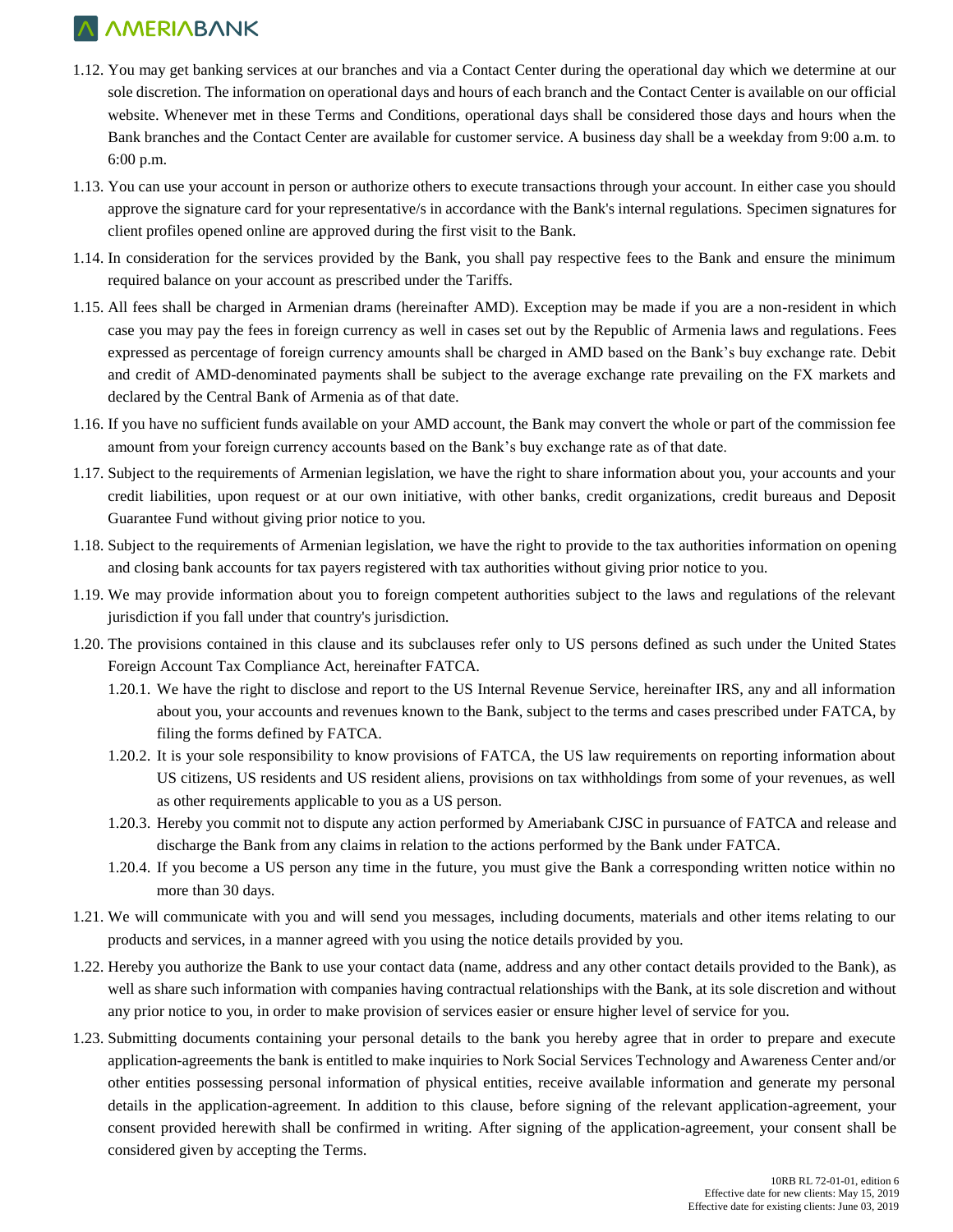- 1.24. Hereby you agree that irrespective of assuming/having credit obligations by you, the Bank can create/receive a Bank ID and enter the information about you into the Unified Database of Clients of the CBA Credit Register.
- 1.25. Hereby you give your consent and instruction for the Bank to provide sufficient information to pay your credit liabilities to third parties approaching the Bank for the purpose of payment of your liabilities.
- 1.26. We may use your email address, mobile phone number and other contact data to send you informative or promotional messages. Informative messages include: account statements, amendments to terms and conditions of our services, procedure of communication between you and us, definition, change or termination of your and the Bank's rights and obligations; amendments to the Armenian laws and regulations or our internal regulations that may influence the services offered to you and the annual percentage yield, as well as your liabilities and grounds for their origin, repayments and the measures taken by us in response to your failure to perform your liabilities, whether in whole or in part, and the respective procedures.
- 1.27. In case of notice by post, email or an SMS you shall be considered duly notified from the moment such notice has been sent to the mailing address, email address or phone number provided by you.
- 1.28. If your address, residency status or any other information or documents provided by you to the Bank change, you must promptly inform us. If you do not inform us about the changes, we shall not be liable for any losses and damages you may incur as a result of operations with your bank accounts based on the information available at the Bank.
- 1.29. Hereby you agree that for security reasons we may record all calls and conversations conducted within the Bank premises or in real time by any distance communication means between your representative and us. Such records may be further used by us as a proof during protection of our rights and legitimate interests.
- 1.30. Hereby you agree, in order to ensure higher security for online card payments, to receive one-time passwords on your mobile phone number or email provided to the Bank to make payments on VBV/Secure code websites.
- 1.31. You have been informed that any message sent via electronic communication means can be subjected to third party interference. You are also aware that information sent to the mailing address specified by you can become accessible to third parties due to reasons beyond control of the Bank. In this regard you agree that the Bank shall not be responsible for any loss you incur as a result of delays in receipt of information due to reasons specified above or third parties gaining access to information due to reasons beyond control of the Bank or through no fault of the Bank.
- 1.32. You will be held liable for all losses and damages we may incur if you fail to fulfill your liabilities under these Terms and Conditions and the Specific Terms in a proper manner.
- 1.33. We shall not be held liable for any losses (including loss of profits or interest), whether direct or indirect, incurred by any person, if such losses result from our activities aimed at prevention of money laundering and terrorism finance or taken in pursuance of other requirements of Armenian legislation.
- 1.34. We shall not be held liable for your losses, damages or delay resulting from activities of Government authorities or force majeure conditions, including breakdown of devices or power failure or cutoff.
- 1.35. We shall not be liable for banking operations or banking services in case of the client's death, incapacity, insolvency or bankruptcy as long as we haven't received proper notice of the same, including relevant documents. Once we are properly notified, we will suspend execution of transactions and banking services on the account from the business day following the day of notification until the client's legal successors or representatives obtain and register their authorities to execute transactions. In case of the client's death, the accrual of fines terminates, while accrual of interest continues. We may also suspend provision of the bank services and transactions if we receive information on the above specified circumstances from other sources which are reliable in our opinion.
- 1.36. In the cases specified below we shall be entitled to decline (suspend) your transactions/provision of services, refuse to enter into legal relationships with you, terminate legal relationships with you or close your accounts or temporarily restrict transactions on your accounts subject to our internal regulations (including effective Tariffs) at our sole discretion, until you provide the required documents or fulfill the Bank's requirements:
	- 1.36.1. in cases defined in the Republic of Armenia Law "On Combating Money Laundering and Terrorism Financing" and other Armenian laws and regulations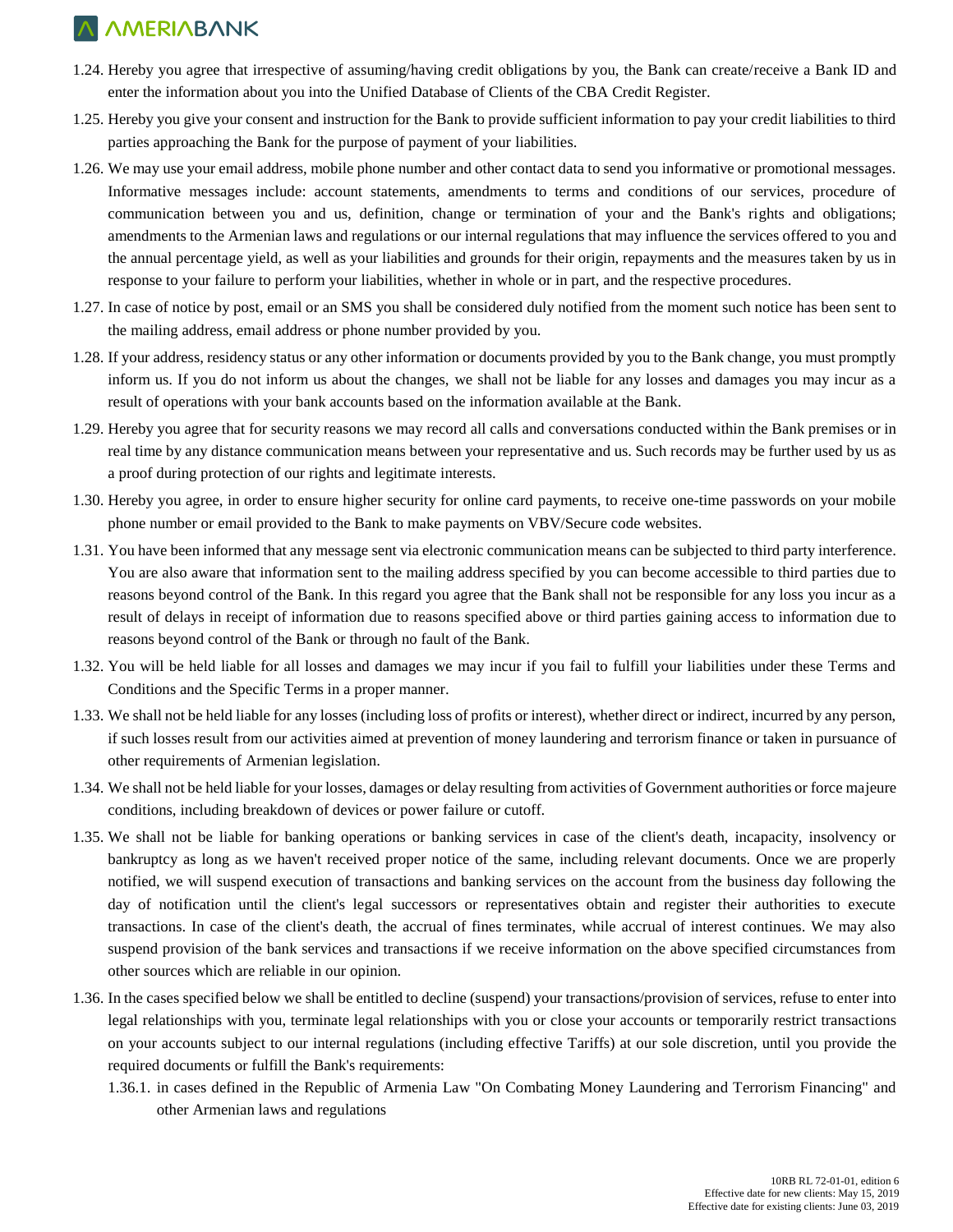- 1.36.2. if you fail to perform our legitimate requirements, including failure to pay your liabilities to the Bank in a timely manner, breach of the Terms and Conditions, failure to provide documents or other information required by the Bank, or the form and contents of such documents and information do not comply with our requirements
- 1.36.3. in cases specified in the Terms and Conditions, the Tariffs and the Specific Terms

We shall not be held liable for any loss you may suffer as a result of such actions.

- 1.37. To comply with the requirements of Armenian legislation, UN Security Council resolutions, norms of international law, international and foreign sanctions and our unilateral commitments, as well as upon request of our correspondents or in view of the relevant resolution of our authorized bodies, we may introduce limitations or impose bans for persons with a certain nationality (registration) or residency and/or otherwise grouped persons. Such limitations and bans may refer to the account service and overall cooperation with you or only part of services (for example, ban on issuance/service of international payment cards, receiving/sending international money transfers through foreign currency accounts).
- 1.38. You may terminate the agreement with the Bank and close your accounts any time if you give us prior written notice and repay all your outstanding liabilities to us in full.
- 1.39. We may suspend or terminate operations on your accounts without giving you prior notice or explanation in compliance with the procedure and terms prescribed by the Armenian legislation.
- 1.40. Disagreements and disputes arising out of a property claim of which the value is within ten million Armenian drams or equivalent in other currency may be settled through the Financial Ombudsman Office. The explanatory bulletin on the order of dispute resolution between you and us is available on the Bank premises and website.
- 1.41. According to the agreement executed by and between the Bank and the Financial System Mediator, the Bank has waived its right to dispute the decisions of the Financial System Mediator provided that the property claim does not exceed 250,000 (two hundred and fifty thousand) Armenian drams or the equivalent in other currency and the amount of transaction does not exceed 500,000 (five hundred thousand) Armenian drams or the equivalent in other currency.
- 1.42. Any relationships outside the scope of these Terms and Conditions are subject to the Tariffs, Specific Terms, documents containing contract between you and the Bank and Armenian legislation, or, if such relationships are not regulated by the Armenian legislation, customary business practices.
- 1.43. Disagreements and disputes between you and us shall be settled amicably through negotiations. If we fail to reach agreement, the settlement shall be reached in the order defined under the legislation of the Republic of Armenia. Any court disputes between you and us shall be subject to the jurisdiction of courts of Armenia.
- 1.44. If there is any discrepancy between Armenian and English versions of these Terms and Conditions, the Armenian text shall prevail.

### 2. **Bank Accounts**

- 2.1. These Terms and Conditions shall apply to all your accounts with the Bank, irrespective of currency and type.
- 2.2. We will open a fully-featured or restricted access bank account for you on the basis of the application (application-agreement) filled in by you on the Bank template form.
- 2.3. You will have restricted access account until you pass full identification in accordance with applicable legislation of the Republic of Armenia and internal regulations of the Bank. You will be allowed to perform the following operations and payments through restricted access account:
	- 2.3.1. Payments between your accounts
	- 2.3.2. Payments within Ameriabank accounts
	- 2.3.3. Currency exchange
	- 2.3.4. Utility payments
	- 2.3.5. Payments to state budget
	- 2.3.6. Traffic tickets
	- 2.3.7. Using forms in online banking
- 2.4. Maximum limit for payments within Ameriabank accounts is 400,000 AMD.
- 2.5. Once you pass full identification in accordance with applicable legislation of the Republic of Armenia and internal regulations of the Bank, we open fully-featured account for you or upgrade your restricted access account to fully-featured bank account.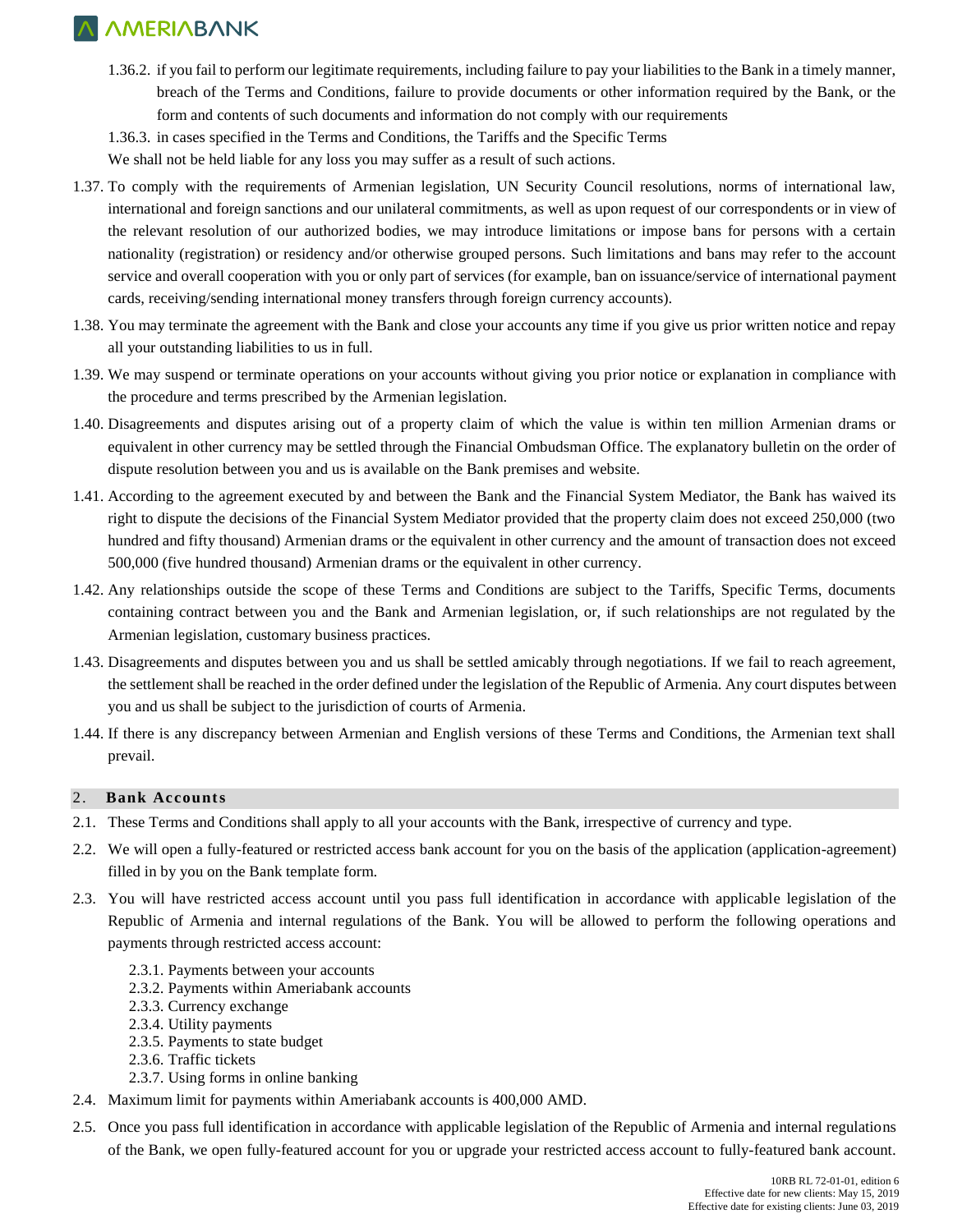From that moment on the Bank lifts all restrictions with respect to account, and you will be able to manage your account balances freely except where restrictions are envisaged under applicable legislation of the Republic of Armenia and internal regulations of the Bank.

- 2.6. Current accounts may be opened in Armenian drams, US dollars, euros, Russian rubles, Swiss francs, British pounds sterling, Canadian dollars, Japanese yens, Australian dollars, UAE dirhams, paper gold (999.9 purity), and other currencies quoted by the Bank. Savings accounts may be opened in Armenian drams, US dollars, euros and Russian rubles.
- 2.7. Any accounts in the name of minor are opened by the legal representatives of the minor. Once the minor turns 14, the funds on the account may be administered by the legal representative and the minor jointly unless (i) otherwise provided by the law or (ii) there is written consent of the legal representative authorizing the minor aged 14+ to administer their accounts on their own. Minors aged from 14 to 18 may open bank accounts and manage funds on such accounts on their own in cases prescribed by law and/or if there is written consent of their legal representatives.
- 2.8. Your right to manage the funds on your accounts may be restricted only if (i) there is a lien on your account subject to Armenian legislation, (ii) account transactions have been terminated or (iii) in other cases defined by contract or prescribed under the Armenian legislation and/or the Terms and Conditions.
- 2.9. We will define the procedure for transfer of funds from your accounts at our discretion unless otherwise required by Armenian legislation. Unless otherwise prescribed under the Armenian legislation, the Terms and Conditions or the agreement between you and us, your instructions given to the Bank will be executed on a "first come first served" basis (calendar sequence) if there is sufficient balance on your account. Such instructions shall be further separated according to the way received (separate group for each distance banking channel and for the instructions given in person at our premises). If you submit a group order or several instructions at the same time, we will define the priority of their execution at our sole discretion unless otherwise instructed by you.
- 2.10. We will accept your instructions during operational hours defined by the Bank.
- 2.11. FX transactions or paper gold purchase transactions based on your payment orders, including those filed online, will be executed by us at the exchange rates effective at the transaction execution moment irrespective of when we have received your payment order. We may decline currency exchange or paper gold purchase orders we receive out of business hours or on weekends and public holidays.
- 2.12. Your payment orders will be processed during the following hours:
	- 2.12.1. In-house transfers: during the operational day when the instruction was received unless otherwise instructed by you
		- 2.12.2. Transfers to other bank accounts: a same day transfer if the instruction was received:
			- 2.12.2.1. by 1:00 p.m. if received at the Bank premises, by 2:00 if received by distance banking channels (for AMDdenominated payment orders),
			- 2.12.2.2. by 4:00 p.m. if received at the Bank premises, by 5:00 if received by distance banking channels (for USDdenominated payment orders),
			- 2.12.2.3. by 3:00 p.m. if received at the Bank premises, by 4:00 if received by distance banking channels (for payment orders in other currencies or in paper gold).

Any payment order submitted after the specified hours shall be processed on the next business day. The procedure of payment order processing and withdrawing of funds from the client accounts is subject to the internal regulations of the Bank.

The timing for execution of payment orders may differ from the terms specified above if defined so in the Tariffs.

- 2.13. The language of your payment order should be:
	- 2.13.1. Armenian, or English, as the case may require, or any other language agreed between the Parties, if the payment order is to be executed via Armenia-based local payment systems,
	- 2.13.2. English in case of international money transfers. This does not refer to RUB-denominated transfers in which case the language is Russian.
- 2.14. If the payment order has not been accepted by close of the fifth business day following execution of the payment order or actual payment, such payment order not accepted by us will be canceled.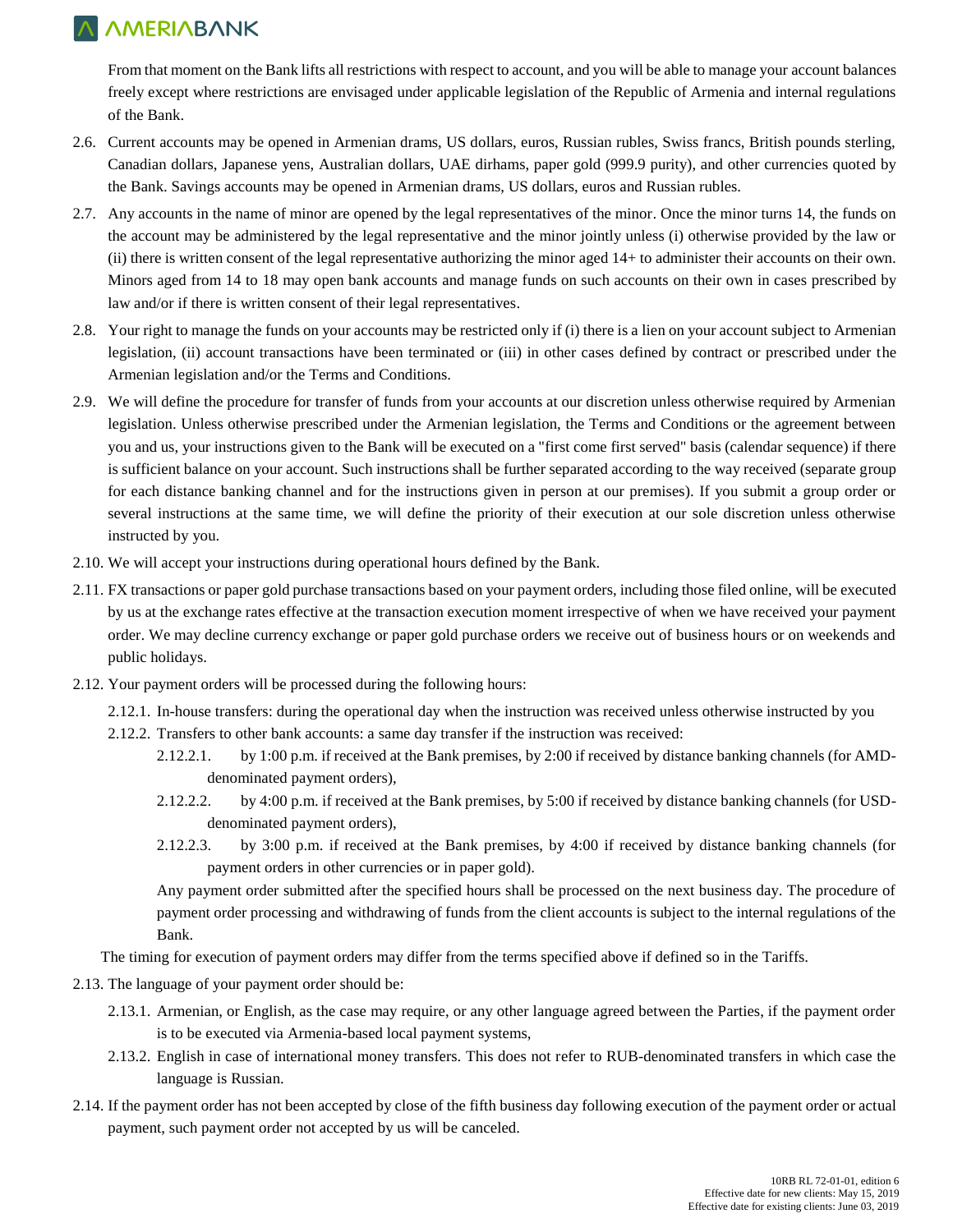- 2.15. Cash funds will be deposited into your account at the moment presented. Noncash funds will be credited if there is enough documentary proof from a correspondent bank.
- 2.16. Cash may be provided to you on the basis of your application subject to the timing and amount limitations specified below:

|                                                     | <b>Provision of cash without</b><br>prior application                          | Provision of cash based on prior application                 |                                                            |                                                                 |
|-----------------------------------------------------|--------------------------------------------------------------------------------|--------------------------------------------------------------|------------------------------------------------------------|-----------------------------------------------------------------|
| Office/branch                                       | <b>Requested cash</b><br>(cash is provided within<br>the same operational day) | <b>Requested cash</b>                                        | In case the<br>application is<br>submitted by 1:00<br>p.m. | In case the<br>application is<br>submitted after<br>$1:00$ p.m. |
| Kamar branch /<br>Head office                       | Up to AMD 30 million,<br><b>USD 100,000 and EUR</b><br>30,000                  | Over AMD 30 million,<br><b>USD 100,000 and EUR</b><br>30,000 | During 1 operational<br>day                                | During 2 operational<br>days                                    |
| Yerevan-based branches<br>(other than Kamar branch) | Up to AMD 20 million,<br>USD 25,000 and EUR<br>15,000                          | Over AMD 20 million,<br><b>USD 25,000, EUR</b><br>15,000     | During 1 operational<br>day                                | During 2 operational<br>days                                    |
| Branches outside Yerevan                            | Up to AMD 10 million,<br>USD 20,000 and EUR<br>10,000                          | Over AMD 10 million,<br>USD 20,000 and EUR<br>10,000         | During 5 operational days                                  |                                                                 |

- 2.17. We will execute your payment orders if there is enough amount on your accounts free and clear of other liabilities.
- 2.18. In case of payments from other banks you will be informed about your account being credited via bank statement. You choose the frequency and means of delivery of statement.
- 2.19. We will not be liable for:
	- 2.19.1. any losses and damages you may suffer if your payment order is not processed due to absence of sufficient funds on your account,
	- 2.19.2. any costs, losses or damages you may incur or suffer as a result of payment orders given by you by mistake, or payment orders lacking precision or clarity,
	- 2.19.3. the costs, losses and damages you may incur if a beneficiary or intermediary bank requires additional information in respect of the payment order posted by you, suspends the remittance or blocks your amounts or doesn't process the remittance.
- 2.20. You may cancel your payment order, abiding by the Tariffs. If your payment order has already been executed and money paid to the beneficiary, we shall not be responsible for return of your money.
- 2.21. We will have the right to charge the amount of your liabilities to the Bank, the commission fees specified in the Tariffs, as well as the amount of costs incurred by us in connection with your instructions, to your accounts with the Bank, including accounts in foreign currency, without your authorization. Furthermore, such amounts shall be charged in the sequence order defined by us.
- 2.22. We may debit your bank accounts without your instruction in the cases specified in the written agreement between you and us, and when required by law or the Terms and Conditions.
- 2.23. Hereby you agree that we may charge back the amounts deposited into your account by mistake without further instruction from you if such amounts were deposited as a result of software, human or other error, inaccuracies, omissions or coincidence of recipient data.
- 2.24. Whenever required by the Armenian legislation, we will have the right to withhold taxes from your accounts without giving prior notice to you.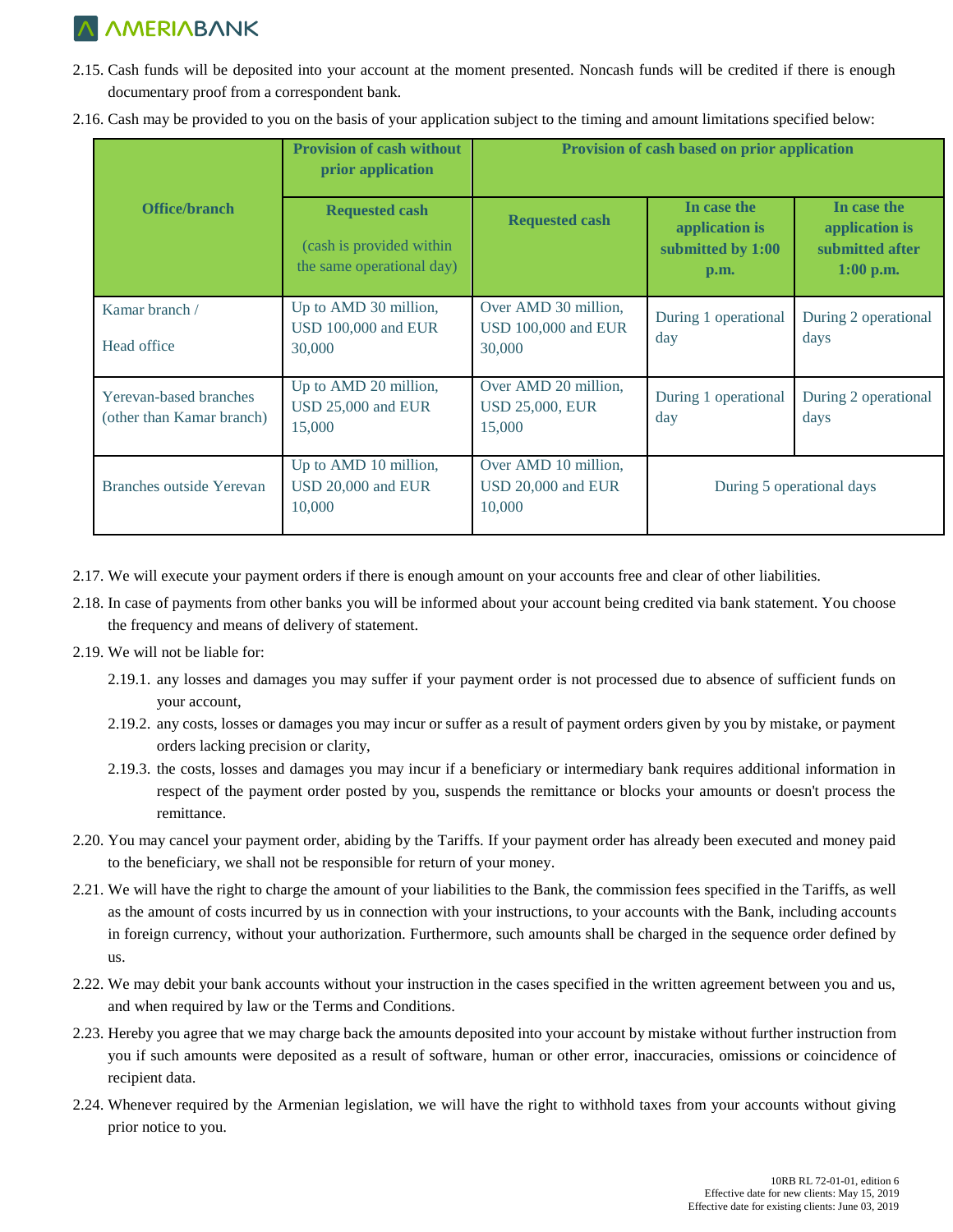- 2.25. We will accrue interest to your account balances if prescribed so under the Tariffs. The accrued interest will be paid to you in Armenian drams or the currency of your account, at your option. If you would prefer to receive interest for foreign currency accounts in Armenian drams, the amount will be converted at the exchange rate prevailing on the FX market on that day.
- 2.26. Interest on saving accounts will be accrued daily and paid out at the end of each calendar month.
- 2.27. Your paper (non-physical) gold shall be stored on the gold metal account with specification of gold fineness and weight only. A paper gold account may be opened only for 999.9 pure "paper" gold. The gold will be stored at its AMD-denominated book value at the rate declared by the Central Bank of Armenia. The weight will be expressed in grams and measured to the nearest 0.01g.
- 2.28. The following transactions are available through your metal account in gold, if any:
	- 2.28.1. You may deposit paper (non-physical) gold into your account either by buying it from the Bank at the rate quoted by us or making a wire transfer from your or third party metal accounts
	- 2.28.2. You may withdraw paper (non-physical) gold from your account either by selling it to the Bank at the rate quoted by us or making a wire transfer to your or third party metal accounts
	- 2.28.3. You may sell or purchase Gold in an noncash manner which shall be subject to your instruction with specification of such transaction details as the price, date and Gold weight
	- 2.28.4. Your account may be debited without any prior notice to you for recovery of your liabilities to third parties if prescribed so by the Bank's regulations or Armenian legislation
- 2.29. Maintenance of your metal accounts in gold by us does not include registration of your title to gold or gold custody.
- 2.30. We will provide you with statements, the means and frequency of delivery of which are envisaged under Armenian laws and/or agreed between you and us. No account statement will be provided in the cases defined under the Armenian legislation.
- 2.31. If you contact us and request an account statement at another time, we shall provide it to you within a five-day period, in which case you will be charged according to the Tariffs.
- 2.32. If you don't dispute the statement during thirty (30) days after the statement date, it will be deemed accepted by you. Any objections submitted by you during or after the specified period in writing, will be reviewed in accordance with the Armenian legislation and/or our internal regulations.
- 2.33. If it is the first time you open an account with the Bank, we will provide you the Notice on Deposit Guarantee Terms and Order which will be also applicable to your future bank and deposit accounts. Each time you open an account, we'll remind you of the specified Notice. We will also inform you of any amendments to the Notice on the Deposit Guarantee Terms and Order.
- 2.34. Our customers may open joint accounts with the Bank other than card accounts. A joint account may be opened for not more than two customers.
- 2.35. You may change your current account into a joint one by filling in the relevant application form which should be verified by all holders of the joint account.
- 2.36. Holders of the joint account mutually agree on the way they are going to administer their account by filling in the Signature Card and amending it if required. The joint account may be administered according to the one of the options below:
	- 2.36.1. Each of the joint account holders may administer the account separately without any limitation.
	- 2.36.2. The joint account holders may administer the account together in which case every transaction/operation on the account is subject to the approval by all account holders.

This procedure is also applicable to distance banking transactions. Furthermore, the account holders may bank online if they have selected the "no-limitations" option.

2.37. In case of death of one of the joint account holders, the funds on the account shall be considered joint property of all the account holders, with each of them eligible for an equal share. During no more than 1 business day after we receive a proper notice of the death of one of the account holders and before the legal successor or another legal representative of the deceased obtains and formalizes authorities for performing the transactions, we will limit use of the 50% of the account balance available on the moment such limitation is processed. In this case, the other account holder shall be able to administer the remaining half of the free account balance.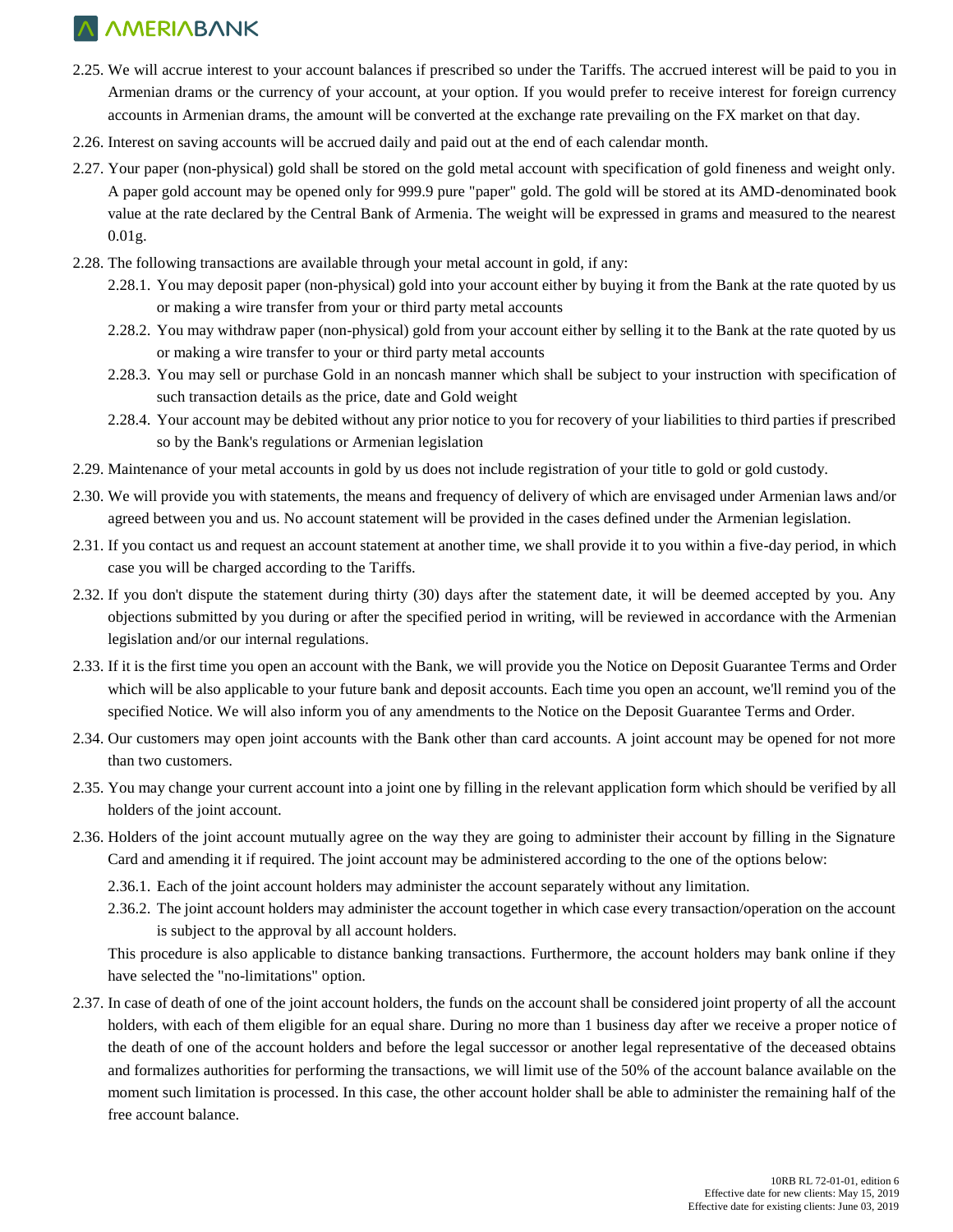- 2.38. The procedure selected for administration of joint account shall be also applicable for cancellation of duly delivered payment orders and closing of the account subject to the terms and conditions defined by the Bank. If joint account holders have selected a "no-limitation" option, only the account holder who has given an instruction shall be eligible to cancel the same instruction.
- 2.39. Each of the joint account holders irrespective of the way in which the account is administered may grant a power of attorney to a third party to act on his/her behalf in the Bank or to cancel the same. The authorized representative of the joint account holder shall abide by the same account administration procedure as selected by the account holders.
- 2.40. Holders of a joint account may open another joint account with the Bank, make a deposit and determine the procedure for administration of that joint account, including a deposit account. Opening of a new joint account is subject to the consent by both account holders.
- 2.41. The joint account holders may use the funds on the account to make a deposit with the Bank which may be either a joint deposit or a separate deposit in the name of one of the account holders. Making the deposit shall be subject to the procedure applicable to the account administration. The procedure for administration of the joint account shall be defined separately upon mutual consent of the account holders. The deposit made in the name of one of the joint account holders may be administered solely by the deposit owner.
- 2.42. Irrespective of the procedure for administration of the joint account, we shall be entitled to charge the amount of liabilities of any of the account holders to the joint account, including the amount of fees payable.

#### 3. **Distance Banking**

- 3.1. To get a distance banking system you should fill in a relevant application-form (application-agreement) provided by us. Whenever met in these Terms and Conditions, a distance banking system/channel shall include phone banking and Internet/mobile banking services. According to our client identification procedure, we may use video communication or video calls as a distance means of client identification if you have no access to other means of identification at the moment.
- 3.2. The public terms of distance banking services shall be defined and posted by us separately in the relevant environment. By using these services or by accepting such terms in a manner defined for the particular distance banking channel you shall be deemed to have accepted the terms and conditions of such services.
- 3.3. We will charge you a fee defined in the Tariffs for provision of a distance banking system and relevant distant banking services.
- 3.4. We may impose limitations on the amount, quantity of operations, etc., with respect to each banking channel.
- 3.5. If you want to use distance banking channels, you should have the required technical facilities and the software which may be provided by us depending on the distance banking channel you choose. It is your sole responsibility to obtain and pay for the hardware and telecommunication facilities required for distance banking service and the Internet connection.
- 3.6. We shall determine a procedure and a method of customer identification and authentication separately for each distance banking channel. We may change, toughen or mitigate the customer identification procedure at any time, replace or take back the identification and authentication devices provided to you.
- 3.7. You will be required to ensure safety of the distance banking related software and the customer identification and authentication devices, not to transfer or make them available to other persons. You alone will be responsible for all the damages and losses incurred by you, the Bank and/or a third party due to loss of the specified devices to other persons or making them available to other persons.
- 3.8. You are required to give us prompt notice of loss of software media, customer identification and authentication devices or making them available to another person or such a threat.
- 3.9. We will have the right to terminate your access to distance banking services at our sole discretion if we have suspicions that the distance banking channels are used illegally, with breach of security requirements or there is threat of fraud.
- 3.10. We shall determine the hours for distance banking service and publish this information in a relevant system or on our website.
- 3.11. Any order/instruction submitted by you to us via a distance banking channel will be processed only after we authenticate your identity in a manner defined for that particular distance banking channel.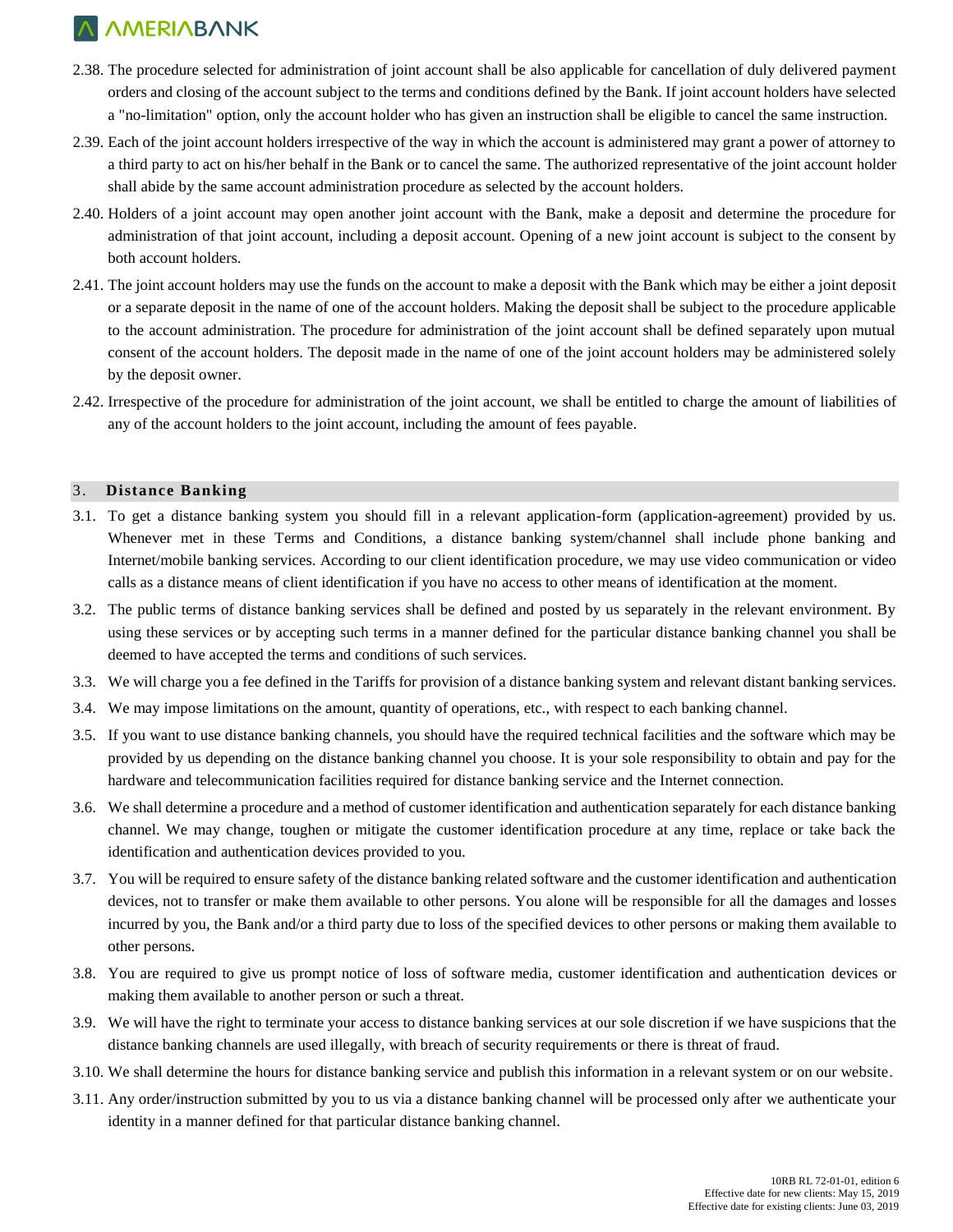- 3.12. It is your responsibility to ensure accuracy and completeness of orders/instructions, information, whatsoever, submitted to the Bank.
- 3.13. We may decline or not perform the order/instruction submitted by you to us via a distance banking channel:
	- 3.13.1. if your identity is not authenticated in a proper manner or if we have reasonable doubts as to your identity or legality of use of the distance banking channel
	- 3.13.2. if the information in your order is not complete or does not meet the requirements set by the Bank
	- 3.13.3. in other cases specified in the Terms and Conditions, Tariffs or Specific Terms

### **3.14. Phone Banking**

- 3.14.1. Phone banking is a distance banking tool enabling you to use the following bank services specified below, subject to the Tariffs and/or Specific Terms:
	- 3.14.1.1. receive audio information on the existing accounts and banking services, agreements between the Parties and available services
	- 3.14.1.2. negotiate the value (volume) and exchange rate for an FX transaction
	- 3.14.1.3. exchange currency
	- 3.14.1.4. make a money transfer. In this case, you should provide the details required under the law. Any international transfer shall be made on the basis of an email with the transaction details.
	- 3.14.1.5. pay utilities
	- 3.14.1.6. open additional accounts
	- 3.14.1.7. order or reissue payment cards
	- 3.14.1.8. make or top up a deposit
	- 3.14.1.9. close some of your accounts (is not applicable if you have only one account with the Bank)
	- 3.14.1.10. close your card
	- 3.14.1.11. terminate your deposit
	- 3.14.1.12. repay your loan partially before the due date
	- 3.14.1.13. administer your account with us and perform card related actions, including account freezing, unfreezing, card blocking, disputing a transaction, amending transaction thresholds and limitations, activating/deactivating VBV service and other services
	- 3.14.1.14. cancel/withdraw instructions given to the Bank
	- 3.14.1.15. amend the instructions given to us via phone banking service
	- 3.14.1.16. instruct us to amend your details we have in our records (other than the phone number)
	- 3.14.1.17. give your consent for us to send an inquiry in your financial liabilities to ACRA Credit Reporting CJSC, Credit Registry of the Central Bank of Armenia, as well as other companies providing similar services. You should re-confirm your consent, however, by electronic means.

To proceed with execution of the above specified banking instructions, we may request you to provide electronic version of documents related to the transaction.

- 3.14.2. Your verbal confirmation with use of your phone banking password shall be deemed a basis for provision of a service or making a transaction, as well as for entering into legal relationships in accordance with the procedure defined herein.
- 3.14.3. You alone will be liable for the transaction performed on the basis of the order/instruction submitted by you with use of a phone banking password and any losses and damages arising thereunder.
- 3.14.4. If you signed the phone banking application-agreement before June 1, 2016, and selected a possibility to perform noncash transactions, you may use all the services offered by the Bank via phone banking channel in compliance with these Terms and Conditions. By contacting us via the phone banking channel to get use of this service you agree to provision of the service to you.
- 3.14.5. We will provide you the telephone banking password by sending a respective SMS to the phone number designated by you. You may request change of the password by submitting a written application to us in which case we will send you an SMS with a new password to the phone number specified by you. Furthermore, you may restore your password by phone and/or via other means of identification in accordance with our identification procedure. The password will be considered confidential information and will be treated so in respect of our staff, too.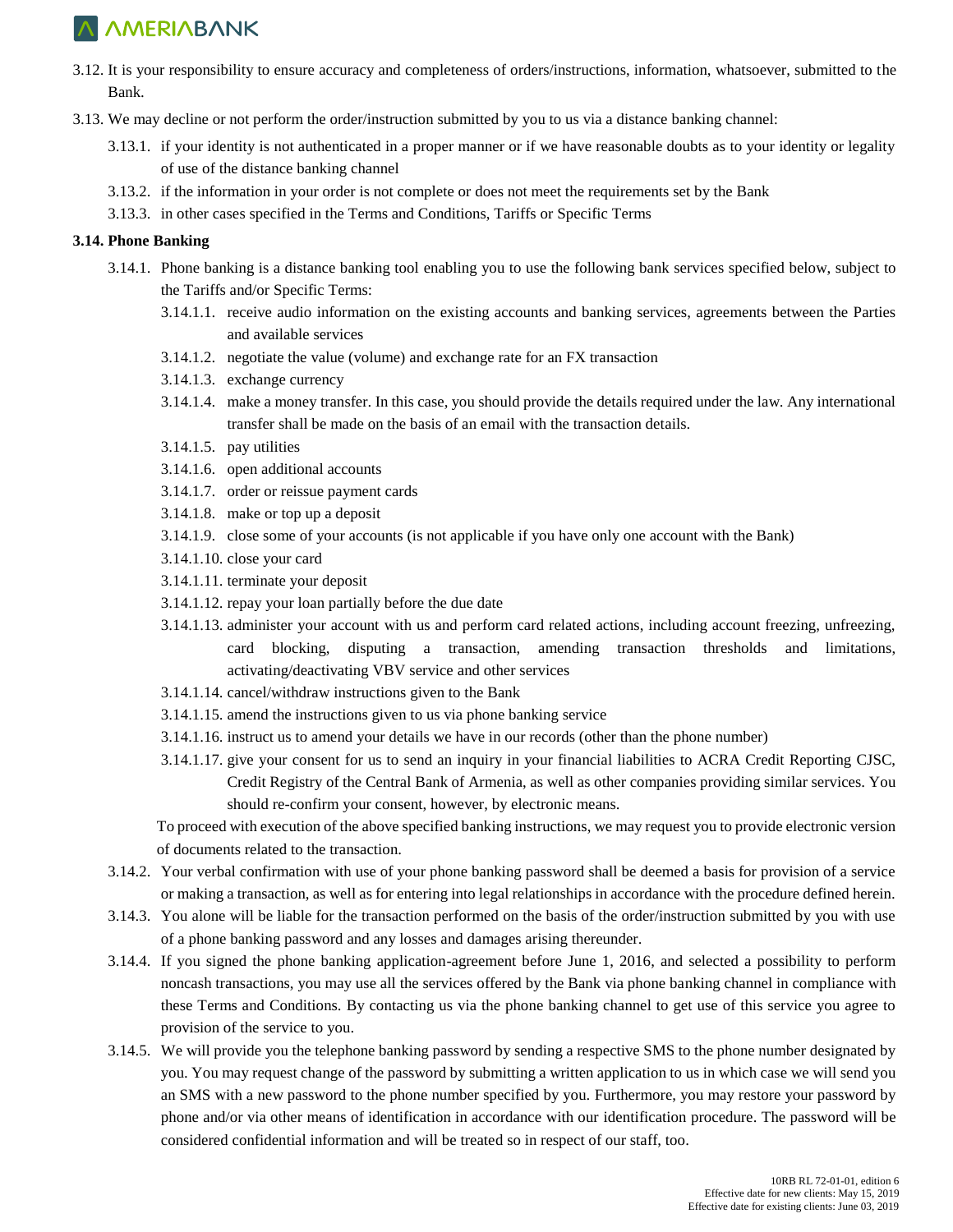- 3.14.6. You must not provide or disclose your phone banking password or make it available to any third party and must promptly notify us if your password has been disclosed, stolen and/or lost. We will not be responsible for any losses and damages you may incur as a result of transactions based on the password communicated by you to us over the phone, irrespective of whether or not we were aware of probability of loss.
- 3.14.7. For phone banking, you should call us at (+374 10) 56 11 11.
- 3.14.8. While executing your banking instructions given by phone, we may contact you back from time to time for transaction confirmation at any of the phone numbers registered with us or request you to call us from any of such phone numbers.
- 3.14.9. We may block or unblock your phone banking access on the basis of your written application.
- 3.14.10.If you negotiate an FX transaction, the trade value and the exchange rate over the phone, you must perform the transaction during the same business day.
- 3.14.11.We may reject processing the FX transaction negotiated with you over the phone, at our sole discretion, if you fail to perform the transaction during the same business day or breach any of the pre-agreed transaction terms (trade value or exchange rate).
- 3.14.12.We may charge to your accounts a fine equal to two (2) percent of the FX exchange trade value if you refuse to perform the transaction on the same business day or breach any of the pre-agreed transaction terms (trade value or exchange rate). The amount payable will be charged to the respective transaction-related account, or, if the balance on such account is not sufficient, to your other accounts in which case the foreign currency will be exchanged at the rate defined by the Bank.
- 3.14.13. Any transaction instruction given by you over the phone does not require your signature. Your verification of any phone banking transaction during phone conversation shall be treated as a proper verification. Your account statements will specify the grounds for executing the transactions.

### **3.15. Internet / Mobile Banking**

- 3.15.1. Internet/mobile banking system is a browser-based or mobile app-activated distance banking solution (the "System") making it possible to execute your banking service/transaction applications/orders filled out in accordance with our requirements, subject to the limitations and the procedure defined in the Tariffs, these Terms and Conditions and Specific Terms.
- 3.15.2. We may impose limitations and/or limits on some types of bank services/transactions, including declining of some of the transactions, in which case we shall post a notice of the same in the System, if possible.
- 3.15.3. Some of the services and transactions existing in the System may be unavailable during its use via the Internet browser or a mobile app.
- 3.15.4. To enable your access to the System, we will provide you with relevant identification and authentication media.
- 3.15.5. You alone will bear any and all technical, operational and other possible risks related to the System operations as well as safeguarding of identification and authentication media.
- 3.15.6. You will be required to take all actions necessary to safeguard the token and the mobile app provided by us and to protect them from the access of other persons.
- 3.15.7. You are required to give prompt notice to the Bank in case of loss of the identification and authentication media, the hardware required to use the System, the mobile app or making them available to other persons.
- 3.15.8. You will determine the usernames required for the users of the System (the "Users") to access the System by filling them in on the application forms approved by the Bank. You may have more than one usernames.
- 3.15.9. You will specify the scope of System User authorities by filling in a relevant application form.
- 3.15.10. The whole responsibility for the transactions made by the Users in the System and any and all losses and damages arising out of such transactions shall be borne by you.
- 3.15.11. You will sign (verify) the instructions in the System electronically by entering the one-time password, which is equivalent to your handwritten signature. This is a required and sufficient condition for us to consider your instruction as duly verified and a basis giving rise to rights and responsibilities under the Terms and Conditions.
- 3.15.12. The one-time password required to sign (verify) your instruction in the System electronically is generated by
	- 3.15.12.1. the token/app provided to you by us, which you can download and activate using the key provided by us, or
	- 3.15.12.2. SMS message to the phone number indicated by you.